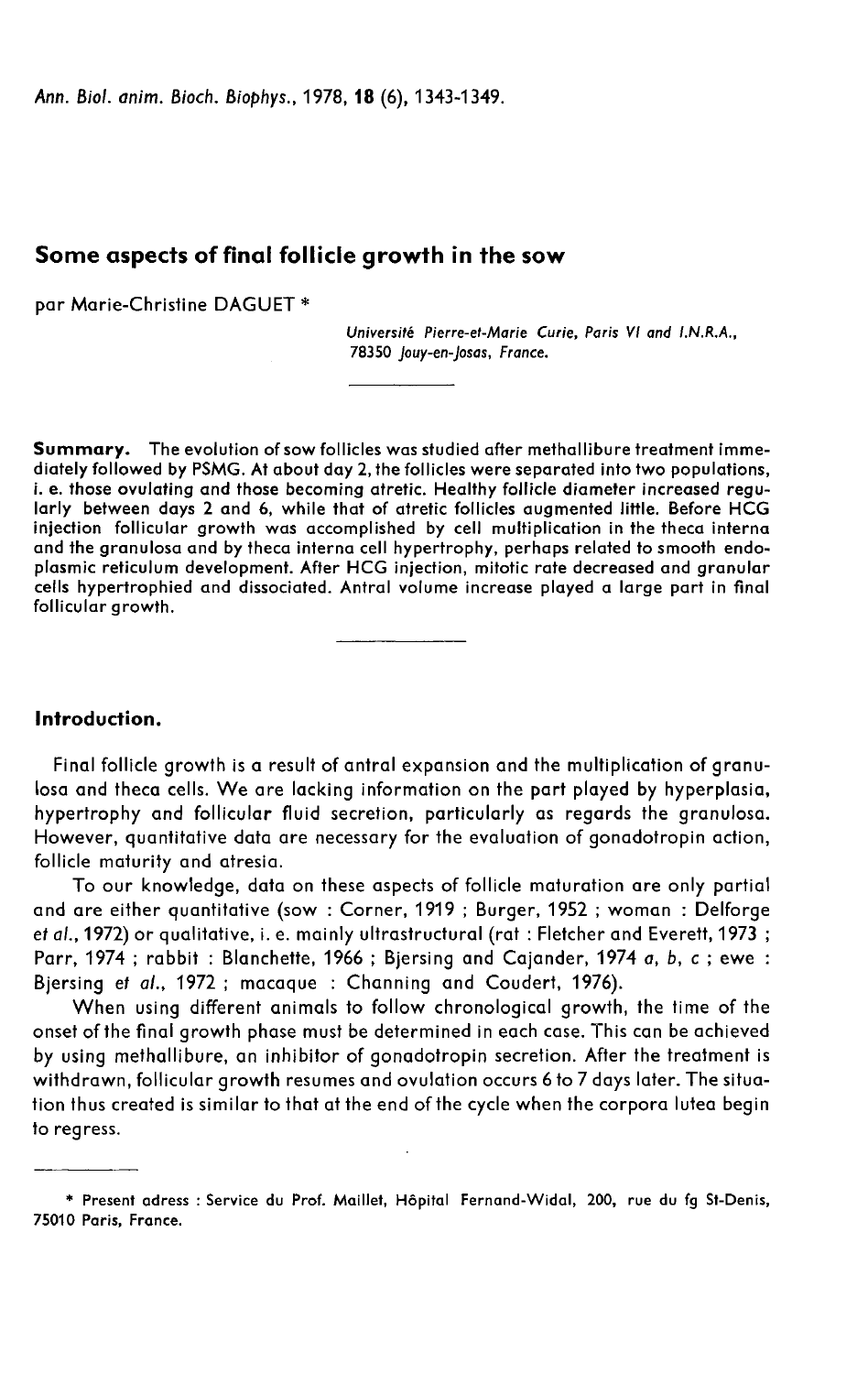## Materials and methods.

We used 14 mature hybrid (Large White  $\times$  Landrace) sows which were nulliparous or not. They were given an estrus synchronization treatment as described by Polge et al. (1968) (fig. 1).



FIG. 1. - Estrus synchronization treatment (from Polge et al., 1968).

Antral follicles resumed a chronologically known growth using this treatment. An injection of 1 000 IU PMSG helped to coordinate the onset in the animals. An injection of 500 IU HCG on D5 forestalled endogenous surge and also provided a second reference point in this study. Sows were checked for heat every day by a boar at 9 : 00 a.m. and 4 p.m. ; they were killed between DO and D7. Those slaughtered at D5 were not given the HCG injection. Ovaries in toto, pieces of ovary of follicles previously isolated were treated by classical histological methods : fixation in Bouin-Hollande, paraffin embedding, 10  $\mu$  serial sectioning, hematoxylin eosin staining.

The criteria for estimating Graafian follicle development were the following :

Diameter.  $-$  Using a magnification  $\times$  32 and an ocular micrometer, we measured the two maximal diameters, including the theca interna. The mean diameter was computed and transformed into mm by referring to the millimetric scale of the micrometer. The demarcation between the theca interna and externa is very clear in the sow. The diameter of the fresh follicle was estimated under the binocular just before fixation. For a diameter of 4 mm, it was 28 p. 100 larger than after fixation ; for an 8 mm diameter, it was 25 p. 100 larger. This was due to tissue retraction during histological fixation. The results (fig, 1) will be given by the first method.

For a study of diameter, the follicles were selected as follows : in toto ovary crosssections, representing the entire follicle population, were used for D0, 1 and 2. For DO and 1, all normal and atretic follicles having a diameter greater than 0.5 mm were measured and represented on figure 1 ; D2 follicles included all those having a diameter greater than 2 mm. Cross-sections of pieces of ovary and cross-sections of isolated follicles, selected from among the largest of each ovary, were studied on D4, 5 and 6. In both cases, all normal and atretic follicles having a diameter greater than 3 mm were represented on figure 1.

A follicle was considered atretic when the granulosa or theca interna cells had more than 10 pyknotic nuclei per 10  $\mu$ m section.

The largest diameter follicles at each stage were used to study the nucleus counts (see below).

Number of granulosa or theca interna cells per tissue volume unit. - After fixation and staining, the cell membranes were not clearly distinguished. We thus counted the nuclei contained in a volume having a cross-section equal to a square etched in an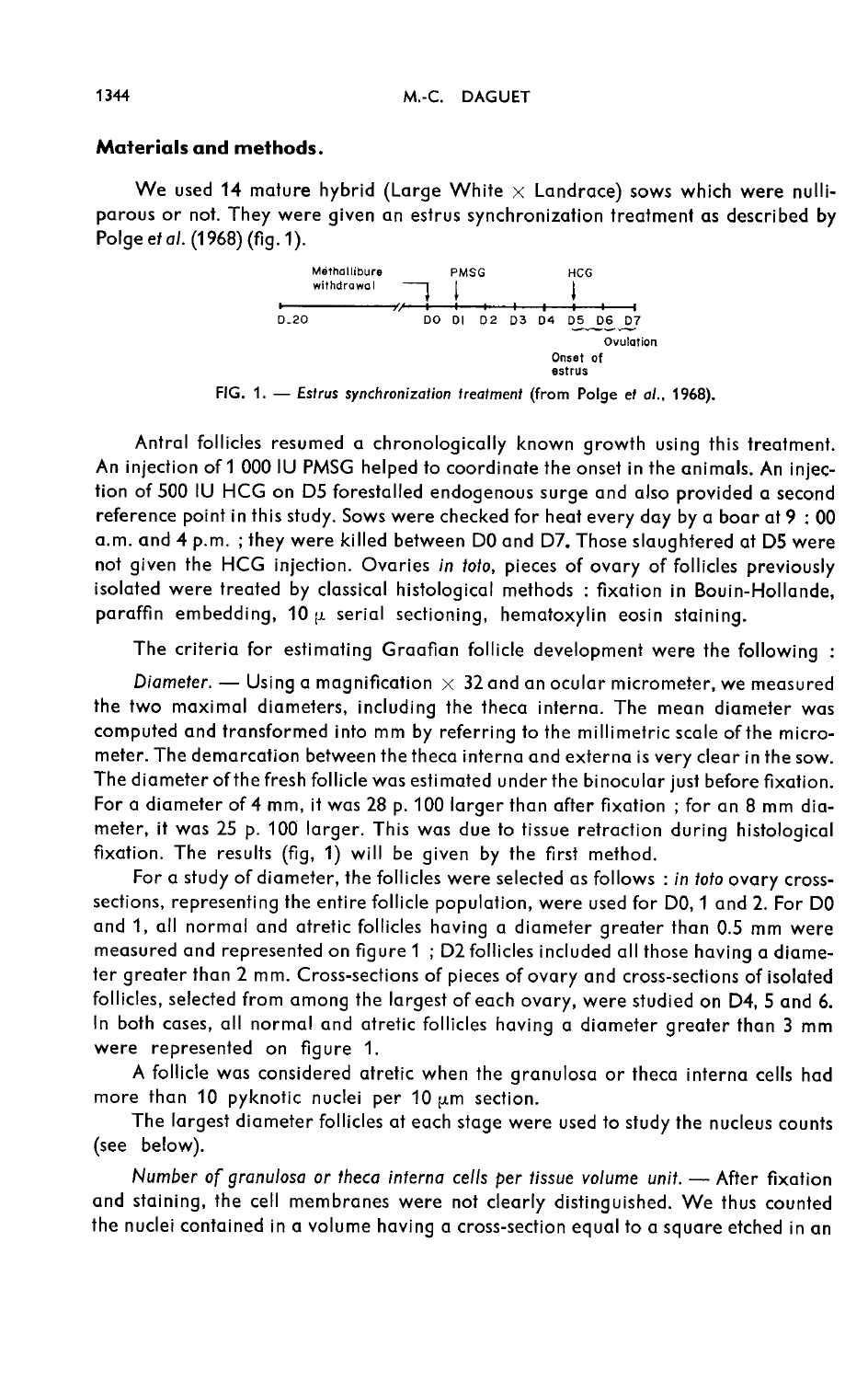ocular reticulum ; the square covered almost all the field at the magnification used  $(x 800)$ . The height equalled the thickness of the section, but since a nucleus could t ocular reticulum ; the square covered almost all the field at the magnification used ( $\times$  800). The height equalled the thickness of the section, but since a nucleus could appear in two different sections, Abercrombie's  $t + D$  $N =$  number of nuclei counted, t = section thickness,  $D =$  mean nucleus diameter measured at a magnification  $\times$  800.

The 6 fields (per section cut through the maximum diameter and per follicle) were I he 6 fields (per section cut through the maximum diameter and per follicle) were<br>counted every 60° on the follicular surface. The mean was computed and transformed<br>into mm<sup>3</sup>. A preliminary study had showed that 6 fields numerical evolution during follicle growth.

Total number of granulosa or theca interna cells per follicle was obtained from the preceding results and by determination of granulosa or theca interna volume. These volumes were computed by estimating follicle radii and wall thicknesses. At a magnification  $\times$  200, we computed the mean of 40 measurements of granulosa or theca interna thickness per follicle obtained on sections cut at maximum diameter. These 40 measurements (about one out of two fields) could thus show localized thinning of the follicular layers. This study only concerns the granulosa cells of the follicular wall and not those of the cumulus oophorus.

### Results.

Follicular growth. - Figure 2 represents the evolution of healthy and atretic follicle diameters. At D0, 1 and 2 the difference in diameter between these two populations is



FIG. 2. - Evolution of mean follicle diameter as a function of the time lag after methallibure withdrawal. Mean confidence interval ( $P = 0.05$ ). () : number of follicles measured.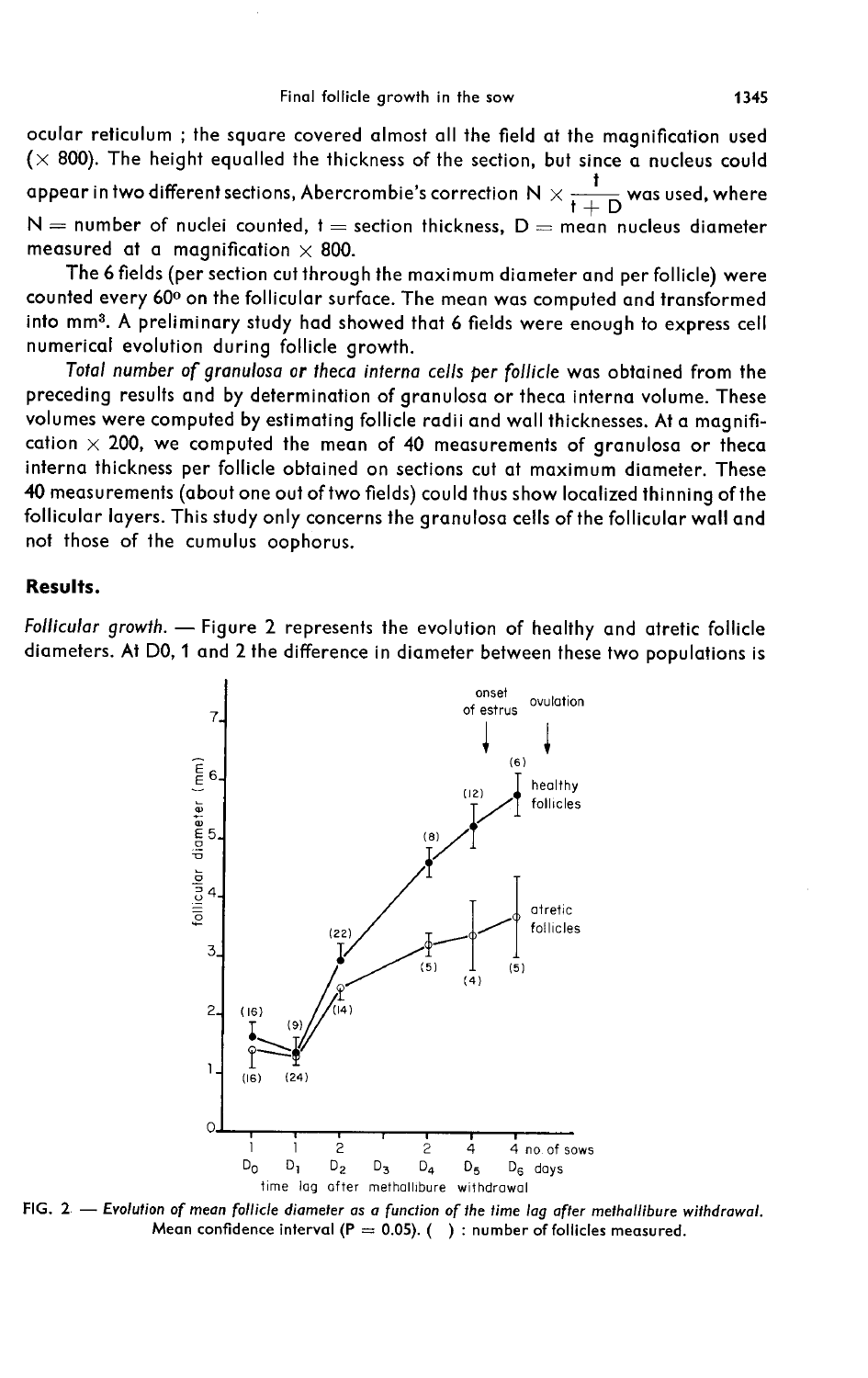not significant, while at all the other stages, healthy follicle diameter is significantly greater than that of atretic follicles. After D2 these follicles are irreversibly separated into two populations : those ovulating and those becoming atretic. The diameter of the former increases from 1.5 to 5.2 mm between DO-D1 and D5, reaching 5.8 mm at D6, 24 hrs after HCG injection. The size of the atretic follicles changes little, i. e. from 1.3 to 3.6 mm between DO-D1 and D6.

The volumes of healthy follicles, assimilated to the spheres, increases from 1.7 mm3 at DO-D1 to 101.5 mm3at D6. In the fresh state, maximum values (corresponding to at D0-D1 to 101.5 mm<sup>3</sup> at D6. In the fresh state, maximum values (corresponding to 9 mm diameter) reach 380 mm<sup>3</sup> at D6.

# Evolution of follicle cells.

Granulosa.  $-$  Granulosa volume increases by a factor of 4, augmenting from 2 mm3(D2) to 4.3 mm3(D5) and to 8.4 mm3at D6, 24 hrs after HCG injection. The total number of granulosa cells per follicle as related to the time lag after methallibure withdrawal (fig. 3) increases significantly (P  $<$  0.005) by a factor of 3 between D2 and D6, i. e. from 2.1 millions (D2) to 4.7 millions (D5), and reaches 6.3 millions at D6.



FIG. 3. --- Evolution of the total mean number of granulosa and theca interna cells as a function of the time lag after methallibure withdrawal. Mean confidence internal ( $P = 0.05$ ). (): number of follicles analyzed.

The number of cells estimated per mm<sup>3</sup> of tissue (fig. 4) seems stable until D5 and then shows a significant decrease at D6 ( $P < 0.01$ ) of 22 p. 100 (from about 950 000 to 710 000).

As Bjersing (1967) showed in sow, the demarcation between the avascular granulosa and the theca interna is clear ; granulosa cells adjacent to the basal lamina are columnar. This pattern disappears after HCG injection.

mnar. This pattern disappears after HCG injection.<br>Theca interna. — The volume of theca interna increases from 1.3 mm<sup>3</sup> (D2) to Theca interna. — The volume of theca interna increases from 1.3 mm<sup>3</sup> (D2) to<br>3.8 mm<sup>3</sup> (D5) and reaches 4 mm<sup>3</sup> at D6 (growth factor of 3.07). The estimation of the total number of cells per follicle shows wide individual variation. On the average, it doubles between D2 and 6 (fig. 3).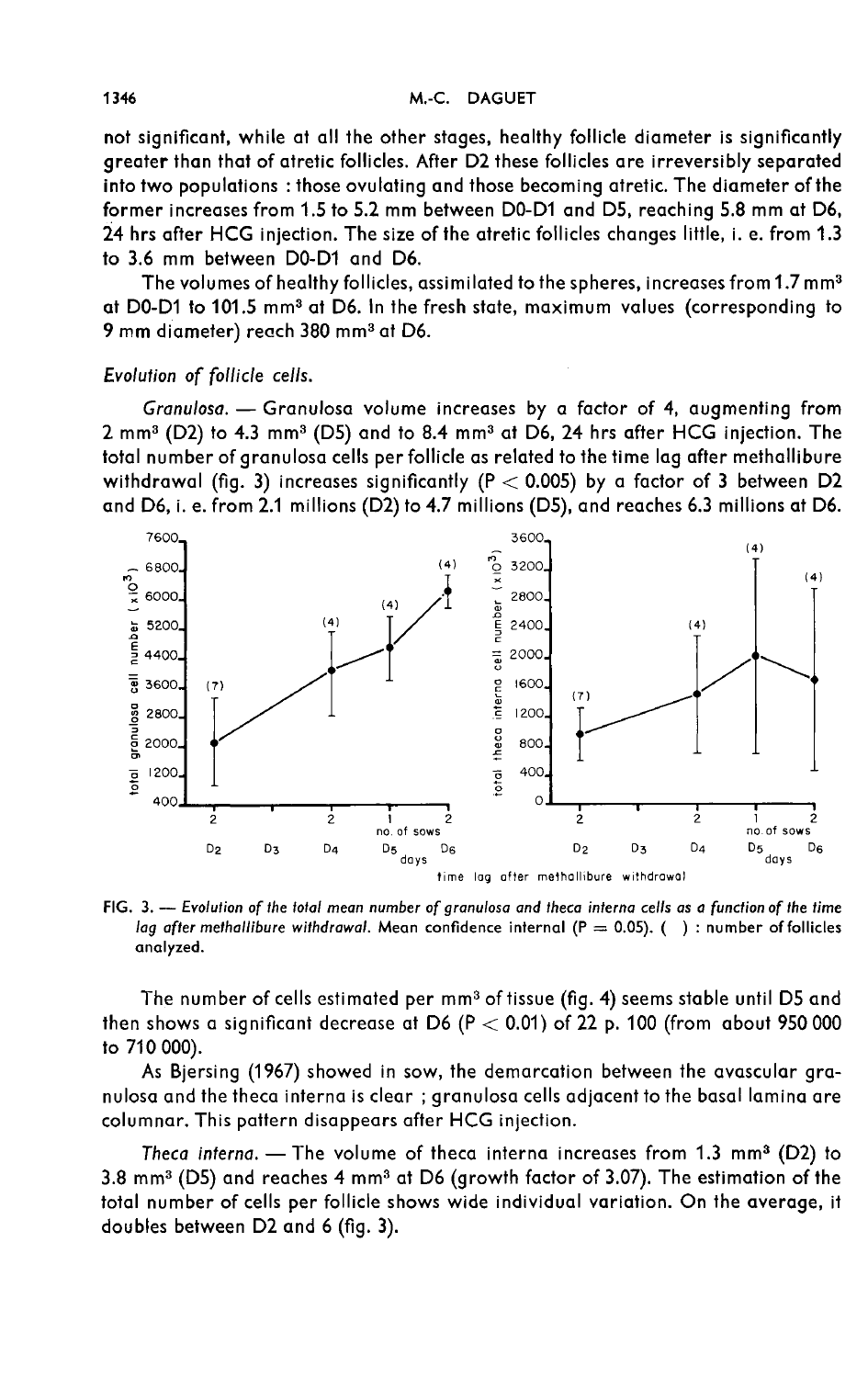

The number of cells per mm<sup>3</sup> decreases significantly (P  $<$  0.005) by 41 p. 100 after D2, then remains stable ; it diminishes from 770 000 to 450 000 (fig. 4).

FIG. 4. - Evolution of the mean number of granulosa and theca interna cells per mm<sup>3</sup> of tissue as a function of the time lag after methallibure withdrawal. Mean confidence interval ( $P = 0.05$ ). (): number of follicles analysed.

From D2 to 5 the increase of granulosa volume represents 3.85 p. 100 of the increase in follicle volume during that same period ; theca interna increase represents 4.18 p. 100. After HCG injection, from D5 to 6, granulosa augmentation is 14.6 p. 100 of the increase in follicle volume for the same period ; that of the theca interna is 0.71 p. 100. This increment is thus only a small part of follicular growth, and antral volume augmentation appears considerable.

Preovulatory follicle growth may be interpreted as follows :

- Before HCG injection between D2 and 5, growth may be due to granulosa multiplication (the number doubles in 3 days), moderate multiplication of theca interna cells, an increase in theca interna cell volume and/or in intercellular space, equivalent to about 40 p. 100 of the volume of the cells measured at D2.

- After HCG injection at D6, final follicular growth results from a 20 p. 100 increase in granulosa volume due to 3 factors : augmentation of cell volume, increase of intercellular space and cell multiplication. However, the number of mitoses in the granulosa and theca interna is less after HCG injection (reduced division or the longer time necessary for division). This confirms the data of Corner (1919) in sow and of Delforge et at. (1972) in woman. In this study the total number of granulosa cells per follicle increases linearly, indicating decreased mitotic activity which is always expressed by an exponential curve.

### Discussion.

The separation of the follicles into two populations (those ovulating and those becoming atretic) after D2 may explain why Hunter, Cook and Baker (1976) obtained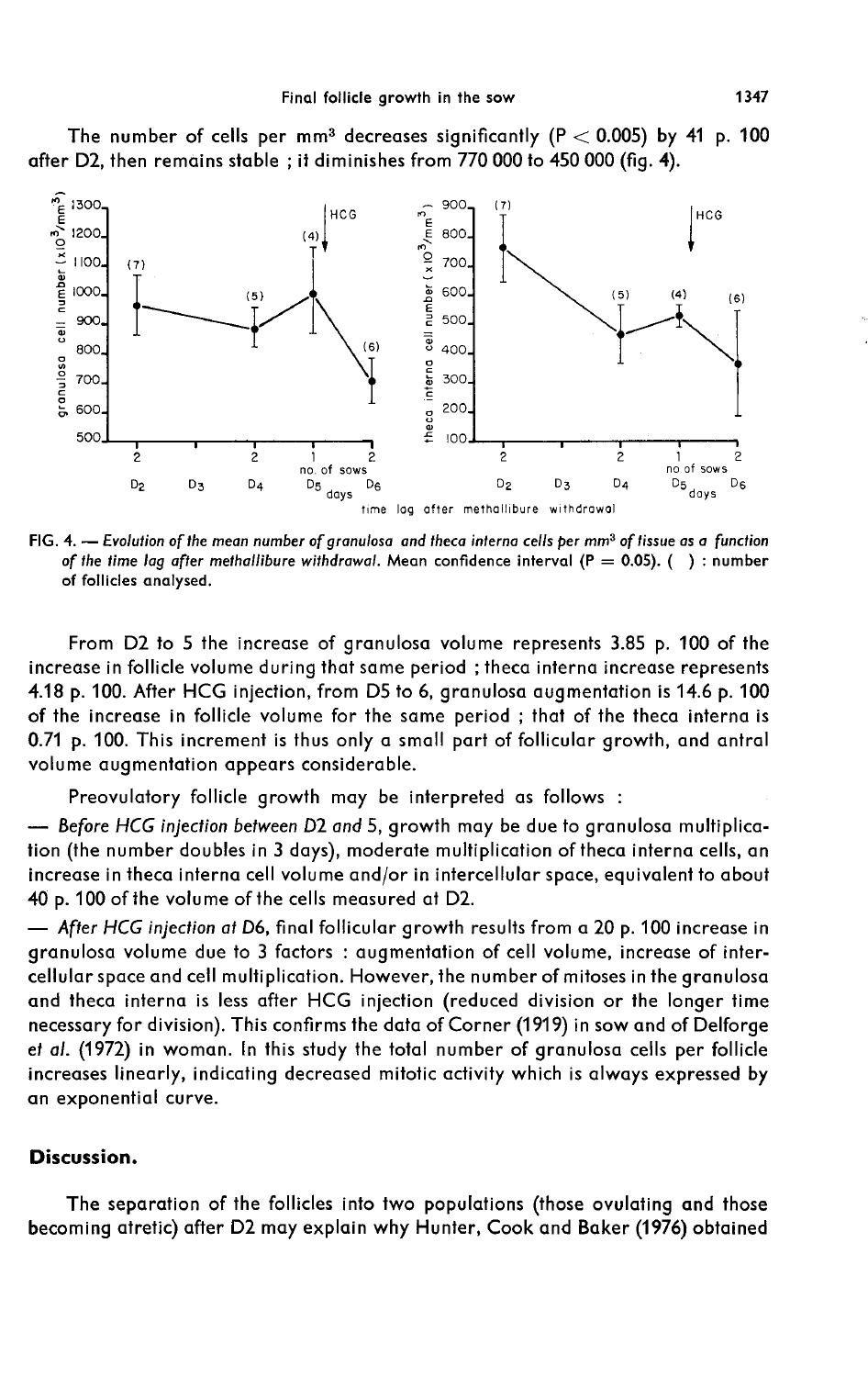superovulation in sow only after HCG injection on day 17 of the cycle (onset of the follicular phase), while the same injection on days 18,19 or 20 did not significantly increase mean ovulation rate. These results confirm that after D2 (equivalent to D17 of the normal cycle), the number of preovulatory follicles is reduced and that HCG injection on D17 better stimulates follicles to ovulate than on the following days when the number is reduced by atresia regulating normal ovulation rate.

The evolution of follicular cells may explain final follicle growth as follows :

Before HCG injection. - Cell multiplication in the theca interna and the granulosa plays an important role in follicular growth at this stage. The reduction in the number of theca interna cells per volume unit after D2 may be explained by an increase in cell volume corresponding to an increase in steroidogenic activity. Using radioimmunological assay, Rombauts (personal communication) has shown an augmentation of estradiol-17<sub>B</sub> level on D4 in the follicular fluid of sows used for our study.

Contrary to this result, Bjersing et al. (1972) studying ewe, Bjersing and Cajander (1974b) in rabbit and Parr (1974) in rat observed an increase in theca interna cell volume concomitant with development of the smooth endoplasmic reticulum only several hours after HCG injection.

After HCG injection.  $-$  The reduction in the number of granulosa cells per volume unit after HCG injection could be due to increased cell volume. In woman, mean granulosa cell volume increases from 800  $\mu$ m<sup>3</sup> 24 hrs before LH surge to 1 600  $\mu$ m<sup>3</sup> during the surge and attains 3 000  $\mu$ m<sup>3</sup> 36 hrs later (Delforge et al., 1972). This increase in volume might indicate the onset of luteinization by a change in the secretory function of follicular fluid-secreting cells which become steroidogenic. The number of mitochondries increases and there is extensive development of the smooth endoplasmic reticulum (sow : Szöllösi, personal communication ; woman : Delforge et al., 1972 ; rabbit : Blanchette, 1966 ; Bjersing and Cajander, 1974a ; rat : Fletcher and Everett, 1973).

A progesterone peak appeared about D5.5 in the follicular fluid at the sows we used ; this peak reached 600 ng/ml (Rombauts, personal communication). The reduced number of granulosa cells per volume unit after HCG injection would also be due to cell dissociation (increase of intercellular spaces) which would facilitate follicle expansion. Szöllösi (personal communication) notes the separation of interdigitation sites between the cells of the granulosa in sow. Bjersing and Cajander (1974a) observed progressive decrease in gap junctions up to ovulation.

Cell dissociation may be facilitated by increased plasmin activity augmenting in vitro the elasticity of follicular walls (Beers, 1975) and activating procollagenase (Beers, Strickland and Reich, 1975). Collagenase would enable the follicle walls to stretch without excessive pressure (Espey, 1974).

It should be noted that the PMSG dose used (1 000 IU) is not strong enough to trigger a large superovulation. However, it could affect follicular cell dynamics. These results are therefore limited since the spontaneous estrous cycle of control sows was not studied.

Reçu en septembre 1977. Accepté en juillet 1978.